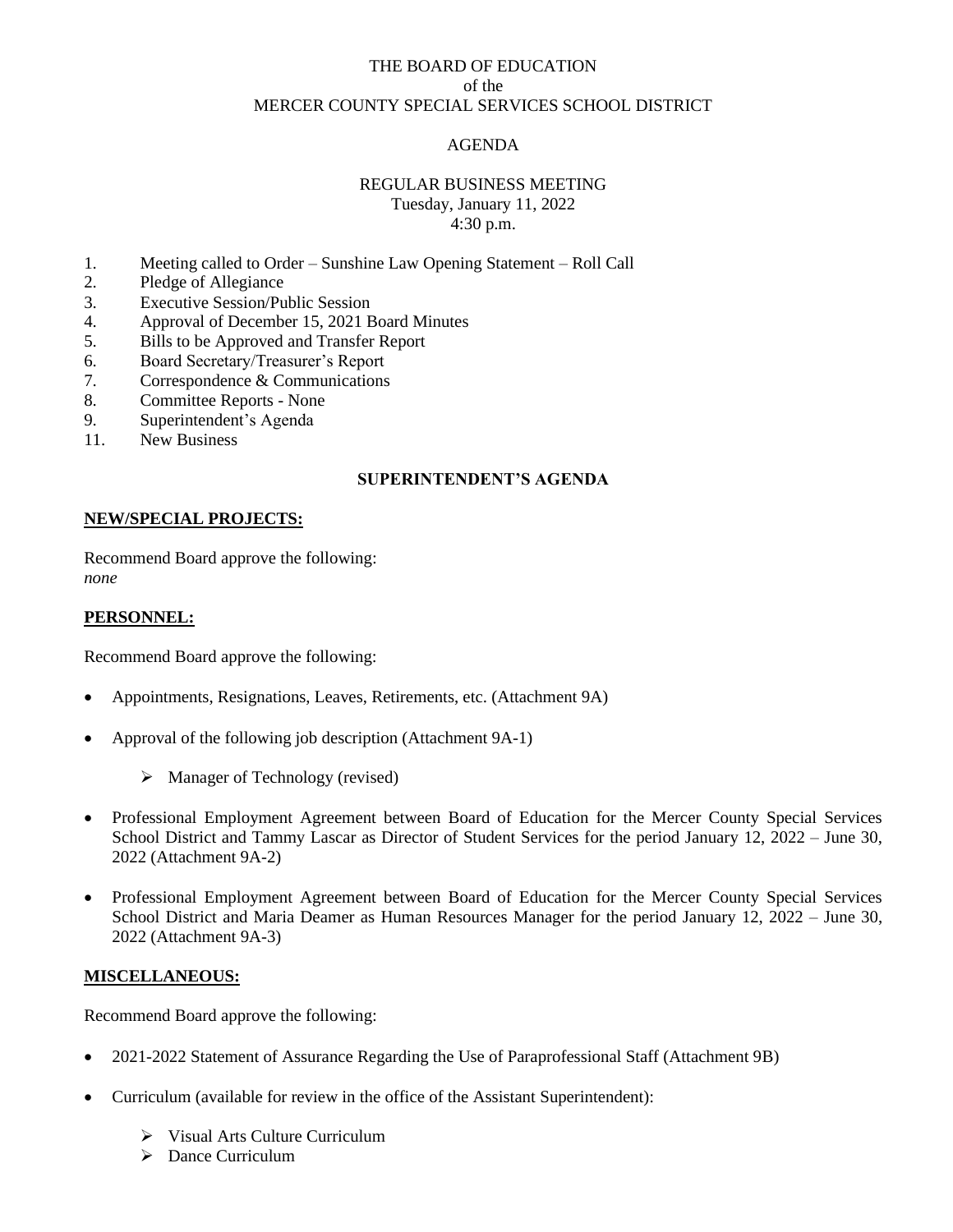- ➢ Theatre Curriculum
- Revised and/or New Policies, Regulations, or By-Laws

**First Reading** -- Revised and/or New Policies, Regulations, or By-Laws

*BYLAWS* None

*POLICIES* None

*REGULATIONS* None

**Second Reading** -- Revised and/or New Policies, Regulations, or By-Laws

*BYLAWS* None

*POLICIES* None

*REGULATIONS* None

**Abolished** -- Policies, Regulations, or By-Laws

*BYLAWS* None

*POLICIES* None

*REGULATIONS* None

### **REPORTS:**

Recommend Board approve the following:

- Fire and Security Drill(s) for the month of December 2021 (Attachment 9C)
- Harassment, Intimidation & Bullying as of December 2021

| <b>Month</b> | <b>Investigations</b> | <b>HIB</b> | <b>Non-HIB</b> |
|--------------|-----------------------|------------|----------------|
| July         |                       |            |                |
| August       |                       |            |                |
| September    |                       |            |                |
| October      |                       |            |                |
| November     |                       |            |                |
| December     |                       |            |                |
| <b>TOTAL</b> |                       |            |                |